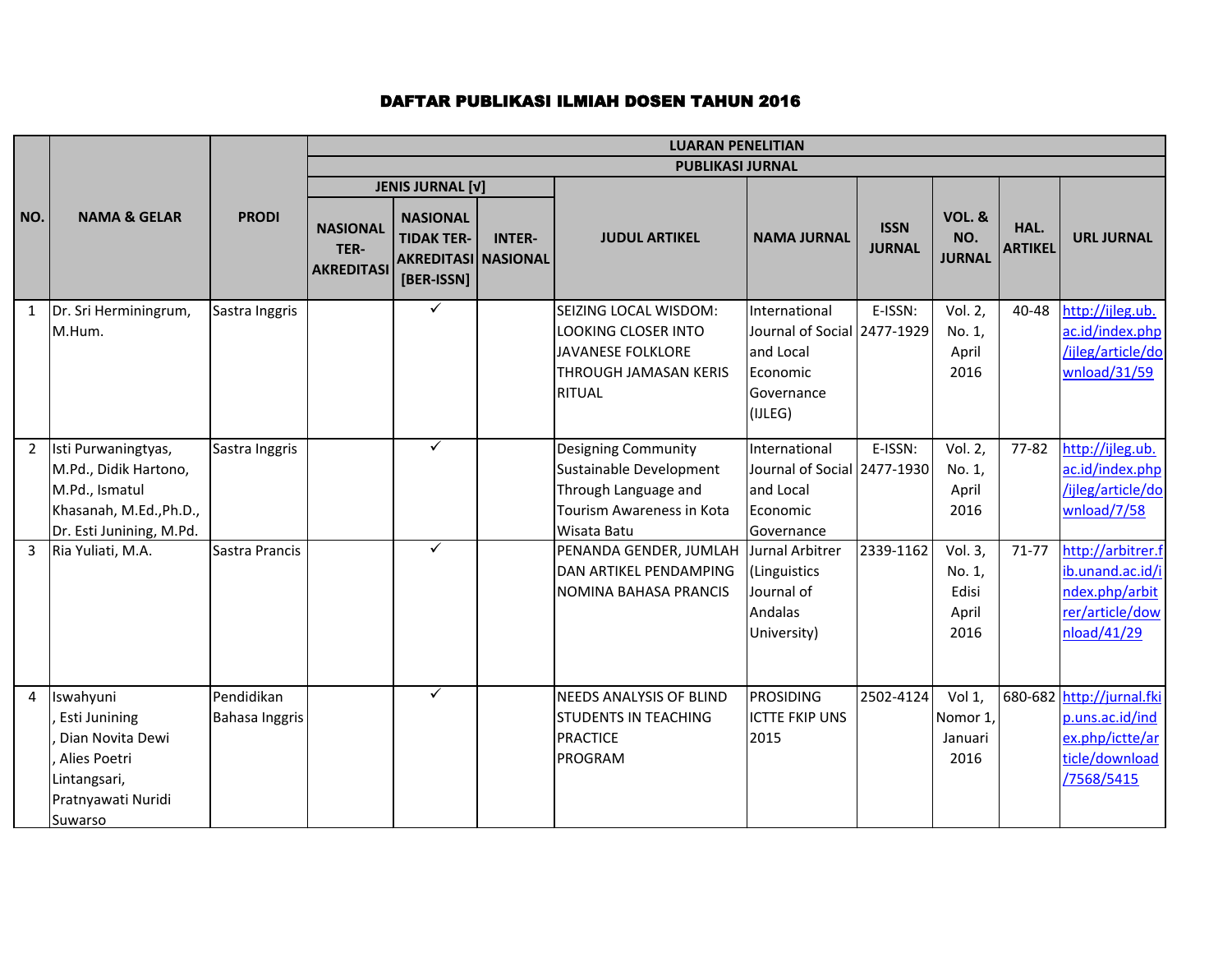|                     |                                                                      |                                       | <b>LUARAN PENELITIAN</b>                     |                                                                                  |               |                                                                                                                                                                               |                                                                                                                                                |                                       |                                           |                        |                                                                                                   |  |
|---------------------|----------------------------------------------------------------------|---------------------------------------|----------------------------------------------|----------------------------------------------------------------------------------|---------------|-------------------------------------------------------------------------------------------------------------------------------------------------------------------------------|------------------------------------------------------------------------------------------------------------------------------------------------|---------------------------------------|-------------------------------------------|------------------------|---------------------------------------------------------------------------------------------------|--|
|                     |                                                                      |                                       |                                              |                                                                                  |               | <b>PUBLIKASI JURNAL</b>                                                                                                                                                       |                                                                                                                                                |                                       |                                           |                        |                                                                                                   |  |
|                     |                                                                      |                                       |                                              | <b>JENIS JURNAL [V]</b>                                                          |               |                                                                                                                                                                               |                                                                                                                                                |                                       |                                           |                        |                                                                                                   |  |
| NO.                 | <b>NAMA &amp; GELAR</b>                                              | <b>PRODI</b>                          | <b>NASIONAL</b><br>TER-<br><b>AKREDITASI</b> | <b>NASIONAL</b><br><b>TIDAK TER-</b><br><b>AKREDITASI NASIONAL</b><br>[BER-ISSN] | <b>INTER-</b> | <b>JUDUL ARTIKEL</b>                                                                                                                                                          | <b>NAMA JURNAL</b>                                                                                                                             | <b>ISSN</b><br><b>JURNAL</b>          | <b>VOL. &amp;</b><br>NO.<br><b>JURNAL</b> | HAL.<br><b>ARTIKEL</b> | <b>URL JURNAL</b>                                                                                 |  |
| 5                   | Fredy Nugroho                                                        | Sastra Inggris                        |                                              | $\checkmark$                                                                     |               | <b>HEGEMONI DAN DOMINASI</b>                                                                                                                                                  | LENSA (Kajian                                                                                                                                  | lp-                                   | Vol. 6                                    | 39-53                  | http://jurnal.un                                                                                  |  |
|                     | Setiawan, M.Hum.                                                     |                                       |                                              |                                                                                  |               | <b>PERUSAHAAN SEMEN</b>                                                                                                                                                       | Kebahasaan,                                                                                                                                    | ISSN:2086-No. 1,                      |                                           |                        | imus.ac.id/inde                                                                                   |  |
|                     |                                                                      |                                       |                                              |                                                                                  |               | <b>TERHADAP PENDUDUK DI</b>                                                                                                                                                   | Kesusastraan                                                                                                                                   | 6100, e-                              | Januari-                                  |                        | x.php/lensa/art                                                                                   |  |
|                     |                                                                      |                                       |                                              |                                                                                  |               | <b>WILAYAH PEMBANGUNAN</b>                                                                                                                                                    | dan                                                                                                                                            | ISSN: 2503-Juni 2016                  |                                           |                        | icle/download/                                                                                    |  |
|                     |                                                                      |                                       |                                              |                                                                                  |               | PABRIK SEMEN DALAM                                                                                                                                                            | Kebudayaan)                                                                                                                                    | 328x                                  |                                           |                        | 1919/1959                                                                                         |  |
| 6<br>$\overline{7}$ | Diah Ayu Wulan, M.Pd.<br>Agus Budi Cahyono,<br>M.Lt. & Eka Marthanty | Sastra Cina<br>Sastra Jepang          |                                              | $\checkmark$<br>$\checkmark$                                                     |               | Strategi Pembelajaran dalam<br>Mata Kuliah Bahasa<br>Mandarin I di Prodi S1<br>Pendidikan Bahasa Inggris<br><b>FIBUB</b><br>Korelasi Antara Goi (Kosa<br>Kata) pada Kemampuan | Prosodi (Jurnal<br>Ilmu Bahasa dan<br>Sastra Program<br>Studi Sastra<br>Inggris<br>Universitas<br>Trunojoyo)<br>Paramasastra<br>(Jurnal Ilmiah | 1907-6665 Vol. 10<br>2355-4126 Vol. 3 | No. 1,<br>April<br>2016<br>No. 1,         | $1 - 12$<br>$1 - 23$   | http://ejournal.<br>fbs.unesa.ac.id                                                               |  |
|                     | Indah Lestari, M.Si.                                                 |                                       |                                              |                                                                                  |               | Dokkai (Membaca)<br>Mahasiswa Program Studi<br>Sastra Jepang Universitas<br>Brawijaya                                                                                         | Bahasa Sastra<br>dan<br>Pembelajaranny<br>a) UNESA                                                                                             |                                       | Maret<br>2016                             |                        | /index.php/Par<br>amasastra/artic<br>le/download/4<br>$5/50$                                      |  |
| 8                   | Ulfah Sutiyarti, M.Pd. &<br>Febi Ariani Saragih,<br>M.Pd.            | Pendidikan<br><b>Bahasa</b><br>Jepang |                                              | $\checkmark$                                                                     |               | Dampak Implementasi<br>Kurikulum 2013 Terhadap<br>Jam Pelajaran Bahasa Jepang<br>pada Tingkat SMA/MA di<br>Wilayah Jawa Timur                                                 | Paramasastra<br>(Jurnal Ilmiah<br>Bahasa Sastra<br>dan<br>Pembelajaranny<br>a) UNESA                                                           | 2355-4126 Vol. 3                      | No. 1,<br>Maret<br>2016                   | 72-89                  | http://ejournal.<br>fbs.unesa.ac.id<br>/index.php/Par<br>amasastra/artic<br>le/download/5<br>0/55 |  |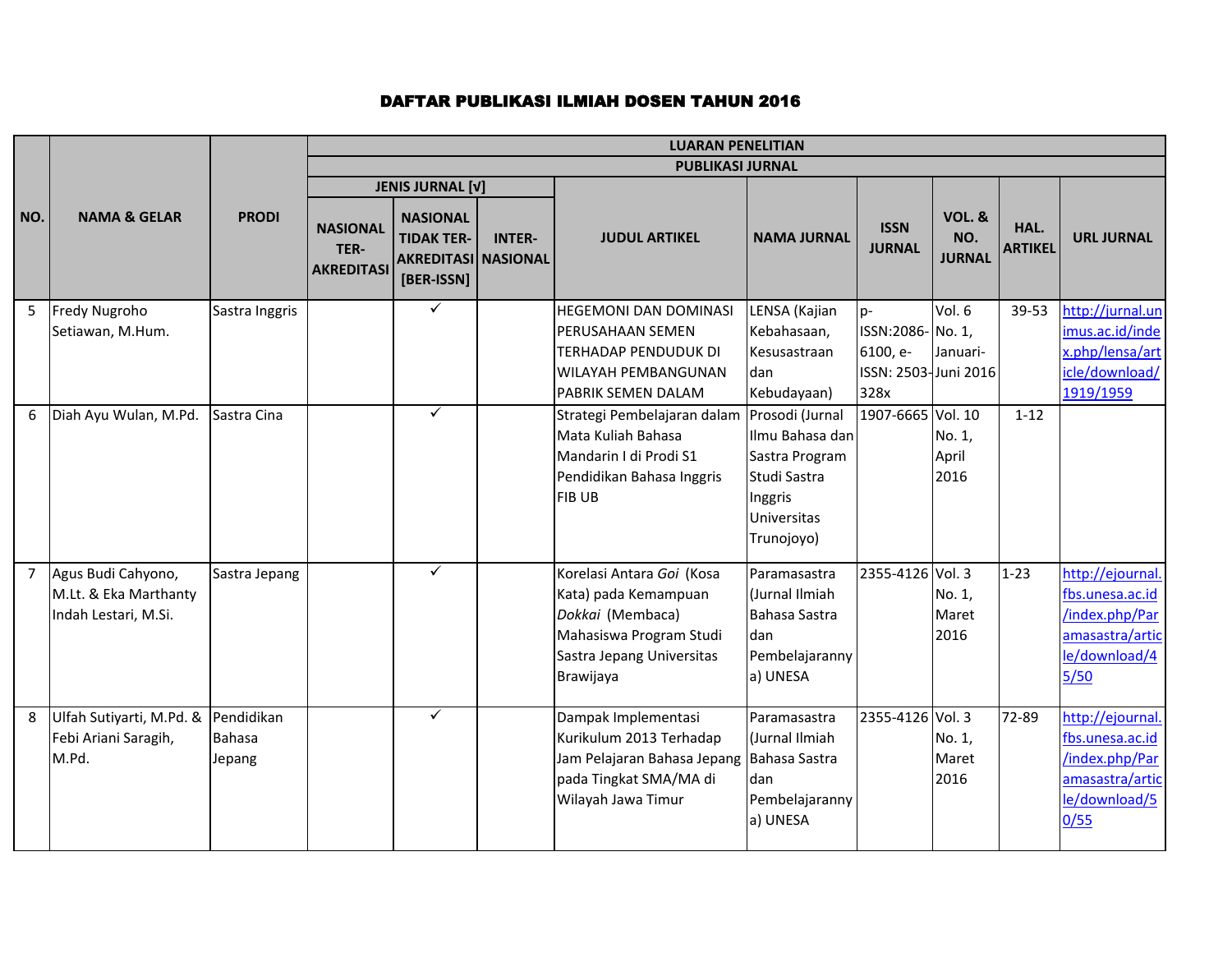|     |                          |                     |                                              | <b>LUARAN PENELITIAN</b>                                                         |               |                                                     |                       |                              |                                           |                        |                                               |  |  |
|-----|--------------------------|---------------------|----------------------------------------------|----------------------------------------------------------------------------------|---------------|-----------------------------------------------------|-----------------------|------------------------------|-------------------------------------------|------------------------|-----------------------------------------------|--|--|
|     |                          |                     |                                              |                                                                                  |               | <b>PUBLIKASI JURNAL</b>                             |                       |                              |                                           |                        |                                               |  |  |
|     |                          |                     |                                              | <b>JENIS JURNAL [V]</b>                                                          |               |                                                     |                       |                              |                                           |                        |                                               |  |  |
| NO. | <b>NAMA &amp; GELAR</b>  | <b>PRODI</b>        | <b>NASIONAL</b><br>TER-<br><b>AKREDITASI</b> | <b>NASIONAL</b><br><b>TIDAK TER-</b><br><b>AKREDITASI NASIONAL</b><br>[BER-ISSN] | <b>INTER-</b> | <b>JUDUL ARTIKEL</b>                                | <b>NAMA JURNAL</b>    | <b>ISSN</b><br><b>JURNAL</b> | <b>VOL. &amp;</b><br>NO.<br><b>JURNAL</b> | HAL.<br><b>ARTIKEL</b> | <b>URL JURNAL</b>                             |  |  |
| 9   | Dr. Sony Sukmawan,       | Pendidikan          |                                              | $\checkmark$                                                                     |               | <b>IMAJINASI KEHADIRAN</b>                          | DIKDAYA (Jurnal       |                              | Vol.1                                     | 46-55                  |                                               |  |  |
|     | M.Pd.                    | Bahasa dan          |                                              |                                                                                  |               | <b>BINATANG DALAM SASTRA</b>                        | Pendidikan dan        |                              | No.1,                                     |                        |                                               |  |  |
|     |                          | Sastra<br>Indonesia |                                              |                                                                                  |               | <b>LISAN</b>                                        | Budaya)               |                              | Februari<br>2016                          |                        |                                               |  |  |
| 10  | Dr. Esti Junining, M.Pd. | Pendidikan          |                                              | $\checkmark$                                                                     |               | Developing Critical Thinking                        | <b>PROSIDING</b>      |                              |                                           |                        | 2502-4124 Vol 1, No 870-873 http://jurnal.fki |  |  |
|     |                          | Bahasa Inggris      |                                              |                                                                                  |               | Skills in Language                                  | <b>ICTTE FKIP UNS</b> |                              | 1(2016)                                   |                        | p.uns.ac.id/ind                               |  |  |
|     |                          |                     |                                              |                                                                                  |               | Teaching: Oral Interpretation 2015                  |                       |                              |                                           |                        | ex.php/ictte/ar                               |  |  |
|     |                          |                     |                                              |                                                                                  |               | <b>Class</b>                                        |                       |                              |                                           |                        | ticle/download                                |  |  |
|     |                          |                     |                                              |                                                                                  |               |                                                     |                       |                              |                                           |                        | /8475/6233                                    |  |  |
| 11  | Yana Shanti              | Sastra Inggris      | $\checkmark$                                 |                                                                                  |               | Compliment Responses by                             | <b>SOSIO</b>          | 1979-0112 Vol. 9             |                                           |                        | 105-116 http://mindam                         |  |  |
|     | Manipuspika,             |                     |                                              |                                                                                  |               | Indonesian Lecturers of                             | HUMANIKA              |                              | No. 1                                     |                        | las-                                          |  |  |
|     | M.Appl.Ling. & Emy       |                     |                                              |                                                                                  |               | English                                             | (Jurnal               |                              | (2016)                                    |                        | journals.com/in                               |  |  |
|     | Sudarwati, M.Pd.         |                     |                                              |                                                                                  |               |                                                     | Pendidikan            |                              |                                           |                        | dex.php/sosioh                                |  |  |
|     |                          |                     |                                              |                                                                                  |               |                                                     | Sains Sosial dan      |                              |                                           |                        | umanika/article                               |  |  |
|     |                          |                     |                                              |                                                                                  |               |                                                     | Kemanusiaan)          |                              |                                           |                        | /download/659                                 |  |  |
|     |                          |                     |                                              | $\checkmark$                                                                     |               |                                                     |                       |                              |                                           |                        | /648                                          |  |  |
| 12  | Eka Marthanty Indah      | Sastra Jepang       |                                              |                                                                                  |               | RESTORASI KENMU (1333-                              | Jurnal IZUMI          | e-ISSN:                      | Volume                                    | $11 - 19$              | http://www.ejo                                |  |  |
|     | Lestari, M.Si.           |                     |                                              |                                                                                  |               | 1336): EKSPERIMEN POLITIK<br><b>KAISAR GO-DAIGO</b> |                       | 2502-<br>3535, p-            | 5, No 1,<br>2016                          |                        | urnal.undip.ac.i<br>d/index.php/iz            |  |  |
|     |                          |                     |                                              |                                                                                  |               |                                                     |                       | ISSN: 2338-                  |                                           |                        | umi/article/do                                |  |  |
|     |                          |                     |                                              |                                                                                  |               |                                                     |                       | 249X                         |                                           |                        | wnload/10790/                                 |  |  |
|     |                          |                     |                                              |                                                                                  |               |                                                     |                       |                              |                                           |                        | 8990                                          |  |  |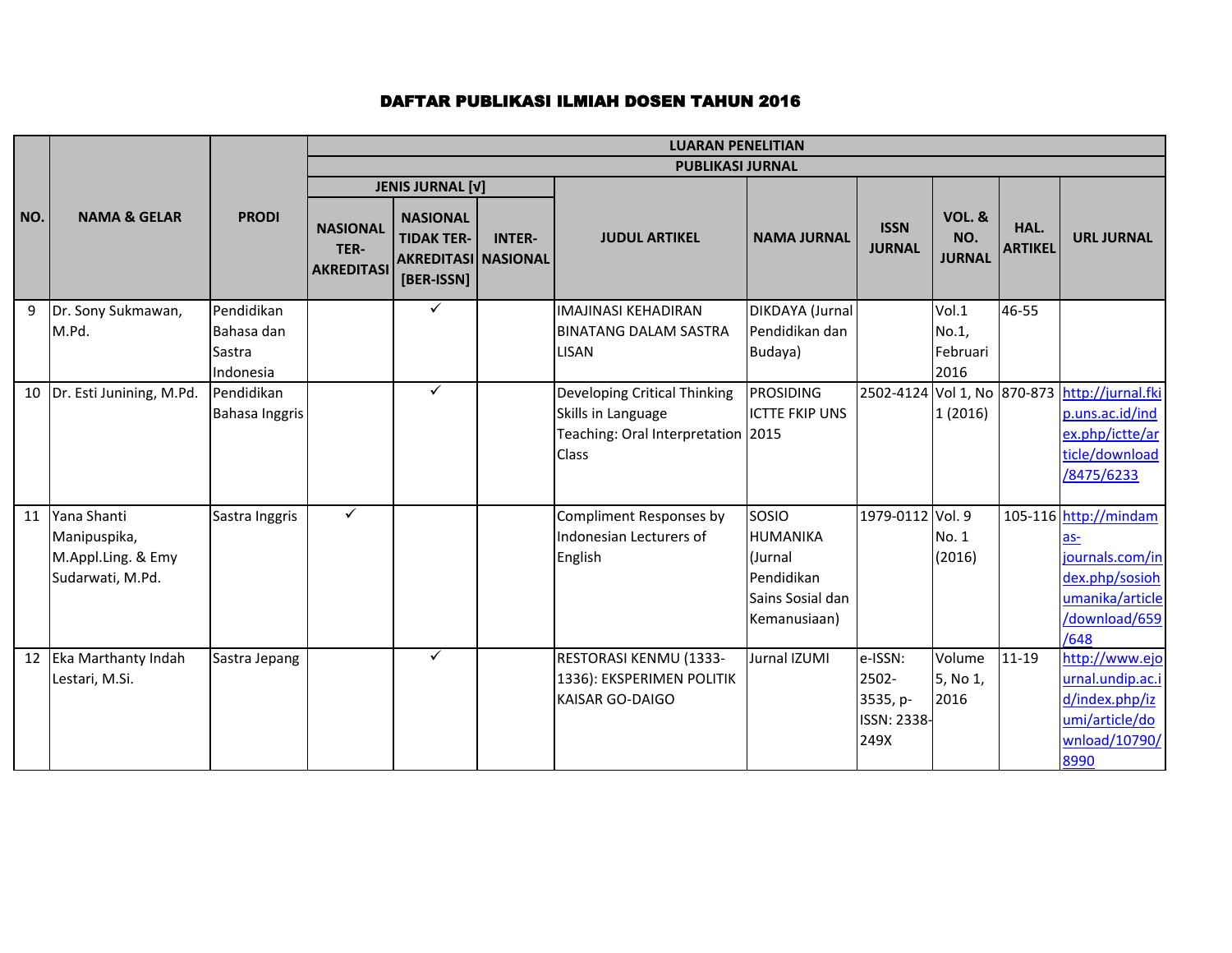|     |                                                                |                                     | <b>LUARAN PENELITIAN</b>                     |                                                               |               |                                                                                                                                         |                                                                                                   |                              |                              |                        |                                                                                                         |
|-----|----------------------------------------------------------------|-------------------------------------|----------------------------------------------|---------------------------------------------------------------|---------------|-----------------------------------------------------------------------------------------------------------------------------------------|---------------------------------------------------------------------------------------------------|------------------------------|------------------------------|------------------------|---------------------------------------------------------------------------------------------------------|
|     |                                                                |                                     |                                              |                                                               |               | <b>PUBLIKASI JURNAL</b>                                                                                                                 |                                                                                                   |                              |                              |                        |                                                                                                         |
| NO. | <b>NAMA &amp; GELAR</b>                                        | <b>PRODI</b>                        |                                              | <b>JENIS JURNAL [V]</b><br><b>NASIONAL</b>                    |               |                                                                                                                                         |                                                                                                   |                              | <b>VOL. &amp;</b>            |                        |                                                                                                         |
|     |                                                                |                                     | <b>NASIONAL</b><br>TER-<br><b>AKREDITASI</b> | <b>TIDAK TER-</b><br><b>AKREDITASI NASIONAL</b><br>[BER-ISSN] | <b>INTER-</b> | <b>JUDUL ARTIKEL</b>                                                                                                                    | <b>NAMA JURNAL</b>                                                                                | <b>ISSN</b><br><b>JURNAL</b> | NO.<br><b>JURNAL</b>         | HAL.<br><b>ARTIKEL</b> | <b>URL JURNAL</b>                                                                                       |
| 13  | Eka Marthanty Indah<br>Lestari, M.Si.                          | Sastra Jepang                       |                                              | $\checkmark$                                                  |               | FILOSOFI CINA DALAM<br>PERIBAHASA JEPANG                                                                                                | <b>Jurnal Puitika</b>                                                                             | 0854-817x Volume             | 12 No. 1,<br>April<br>2016   | $11 - 23$              | http://jurnalpui<br>tika.fib.unand.a<br>c.id/index.php/<br>jurnalpuitika/ar<br>ticle/download<br>/27/18 |
|     | 14 Aji Setyanto, M.Litt.                                       | Sastra Jepang                       |                                              | $\checkmark$                                                  |               | Osob Ngalam (Bahasa Slang<br>Asal Malang) sebagai Salah<br>Satu I-CON Malang (Studi<br>Struktur Osob Ngalaman,<br>dalam Sosial Network) | PESONA (Jurnal<br>Pariwisata)<br>Universitas<br>Merdeka<br>Malang                                 | 1410-7252 Vol. 18            | No. 1,<br>Juni 2016          | 61-84                  | http://jurnal.un<br>mer.ac.id/index<br>.php/jpp/articl<br>e/download/37<br>5/148                        |
| 15  | Dr. Sri Herminingrum,<br>M.Hum. & Dr. Esti<br>Junining, M.Pd.  | Sastra Inggris                      |                                              | $\checkmark$                                                  |               | Socio-Cultural Life Of Kelud<br>People In Connecting With<br><b>Traditional Mitigation Effort</b><br><b>Based On Local Wisdom</b>       | International<br>Journal of Social 2477-1929 2,<br>and Local<br>Economic<br>Governance<br>(IJLEG) | E-ISSN:                      | Oktober<br>2016              |                        | Vol.2 No. 127-135 http://ijleg.ub.<br>ac.id/index.php<br>/ijleg/article/do<br>wnload/54/68              |
|     | 16 Alies Poetri Lintangsari,<br>S.S. & Wahyu Widodo,<br>M.Hum. | Pendidikan<br><b>Bahasa Inggris</b> |                                              | $\checkmark$                                                  |               | Tingkat Pemahaman Arti<br>Leksikal pada Leksem yang<br>Berkonsep Abstrak dan<br>Emosi oleh Penyandang<br>Tunarungu                      | Indonesian<br>Journal of<br>Disability<br>Studies (IJDS)                                          | 2355-2158 Vol. 3             | Issue.1,<br><b>July 2016</b> | 53-62                  | http://ijds.ub.a<br>c.id/index.php/<br>ijds/article/do<br>wnload/34/31                                  |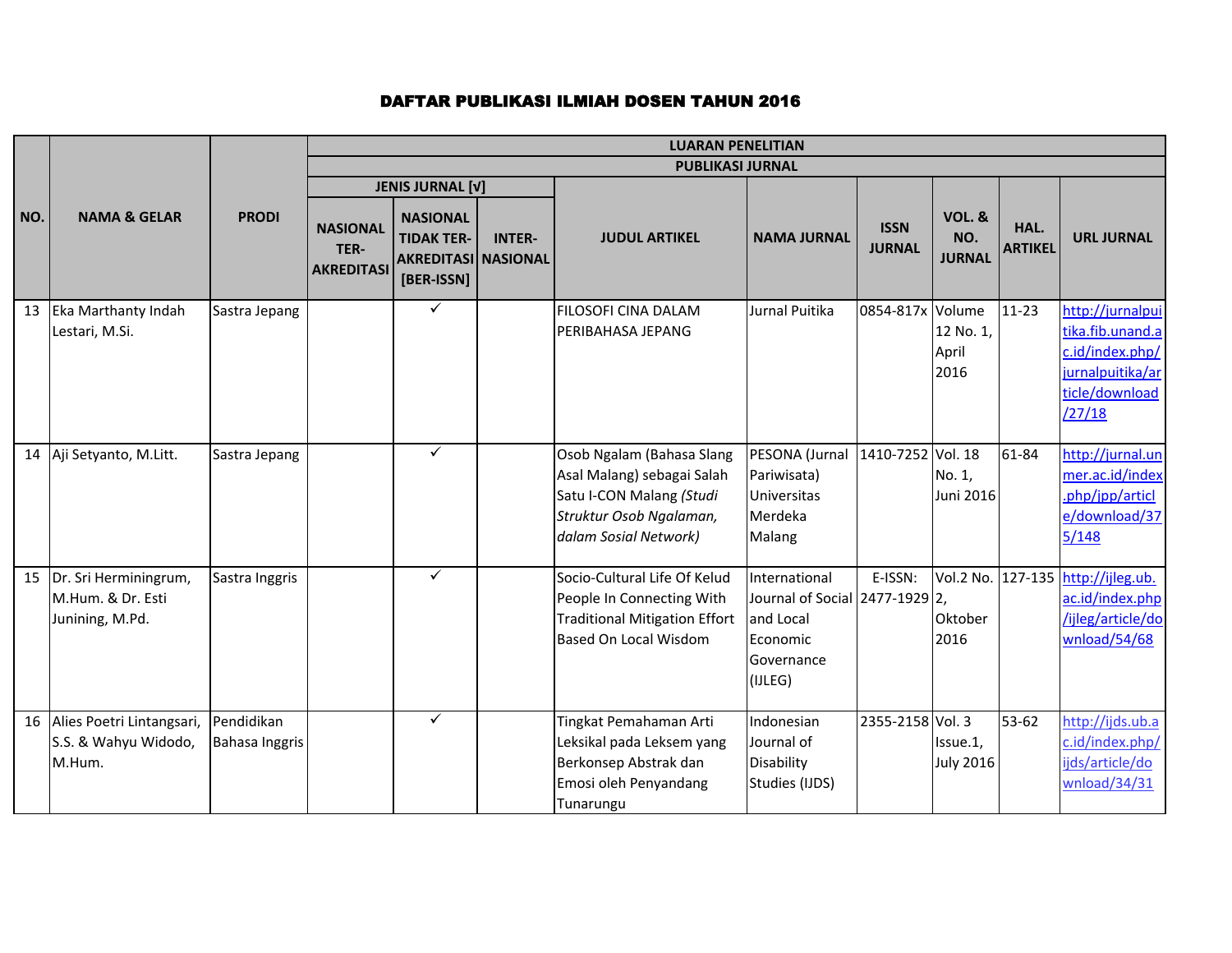|     |                                                                                                         |                              | <b>LUARAN PENELITIAN</b>                     |                                                                                  |               |                                                                                                                                                                                         |                                                                               |                                                                      |                                           |                        |                                                                                                 |
|-----|---------------------------------------------------------------------------------------------------------|------------------------------|----------------------------------------------|----------------------------------------------------------------------------------|---------------|-----------------------------------------------------------------------------------------------------------------------------------------------------------------------------------------|-------------------------------------------------------------------------------|----------------------------------------------------------------------|-------------------------------------------|------------------------|-------------------------------------------------------------------------------------------------|
|     |                                                                                                         |                              |                                              |                                                                                  |               | <b>PUBLIKASI JURNAL</b>                                                                                                                                                                 |                                                                               |                                                                      |                                           |                        |                                                                                                 |
|     |                                                                                                         |                              |                                              | <b>JENIS JURNAL [V]</b>                                                          |               |                                                                                                                                                                                         |                                                                               |                                                                      |                                           |                        |                                                                                                 |
| NO. | <b>NAMA &amp; GELAR</b>                                                                                 | <b>PRODI</b>                 | <b>NASIONAL</b><br>TER-<br><b>AKREDITASI</b> | <b>NASIONAL</b><br><b>TIDAK TER-</b><br><b>AKREDITASI NASIONAL</b><br>[BER-ISSN] | <b>INTER-</b> | <b>JUDUL ARTIKEL</b>                                                                                                                                                                    | <b>NAMA JURNAL</b>                                                            | <b>ISSN</b><br><b>JURNAL</b>                                         | <b>VOL. &amp;</b><br>NO.<br><b>JURNAL</b> | HAL.<br><b>ARTIKEL</b> | <b>URL JURNAL</b>                                                                               |
| 17  | Ria Yuliati, M.A.                                                                                       | Bahasa dan<br>Sastra Prancis |                                              | $\checkmark$                                                                     |               | PENYESUAIAN GENDER DAN<br>JUMLAH PADA ADJEKTIF<br><b>BAHASA PRANCIS</b>                                                                                                                 | Edukasia (Jurnal 2302-1225 Vol. 5<br><b>Universitas</b><br>Borneo<br>Tarakan) |                                                                      | No. 1,<br>2016                            |                        | http://jurnal.bo<br>rneo.ac.id/inde<br>x.php/edukasia<br>/article/downlo<br>ad/27/81            |
| 18  | Fitriana Puspita Dewi,<br>M.Si., Dra. Elizabeth<br>Worobroto, Santi<br>Andayani, M.Si.                  | Sastra Jepang                |                                              | $\checkmark$                                                                     |               | <b>BENTUK KIGO PADA HAIKU</b><br>DAN ISI SINDIRAN PADA<br><b>SENRYU OLEH MAHASISWA</b><br><b>SASTRA JEPANG</b><br>UNIVERSITAS BRAWIJAYA                                                 | Jurnal IZUMI                                                                  | e-ISSN:<br>2502-<br>3535, p-<br>ISSN: 2338-<br>249X                  | Volume<br>5, No 1,<br>2016                | $25 - 31$              | http://www.ejo<br>urnal.undip.ac.i<br>d/index.php/iz<br>umi/article/do<br>wnload/11771/<br>9006 |
| 19  | Muhammad Rozin,<br>M.A., & Dr. Sri<br>Herminingrum, M.Hum.                                              | Sastra inggris               |                                              | $\checkmark$                                                                     |               | <b>INCORPORATING LOCAL</b><br><b>WISDOM INTO CREATIVE</b><br><b>WRITING: EXPLORING THE</b><br>STUDENTS' PERCEPTION<br><b>TOWARDS THE</b><br>SIGNIFICANCE OF CULTURAL<br><b>IDENTITY</b> | LENSA (Kajian<br>Kebahasaan,<br>Kesusastraan<br>dan<br>Kebudayaan)            | $ p-$<br>ISSN:2086- No. 2,<br>6100, e-<br>ISSN: 2503-Desembe<br>328x | Vol. 6<br>Juli-<br>r 2016                 |                        | 105-117 http://jurnal.un<br>imus.ac.id/inde<br>x.php/lensa/art<br>icle/download/<br>2145/2168   |
| 20  | Frida Unsiah, M.Pd., Dr.<br>Putu Dian Dayanti<br>Degeng, M.Pd., Irene<br>Nany Kusumawardani,<br>M.Ling. | Pendidikan<br>Bahasa Inggris |                                              | $\checkmark$                                                                     |               | The Development of<br>Supporting Video for English<br>Textbook When English Rings<br>a Bell of the Seventh Graders<br>of Junior High School                                             | <b>ELTICS Journal</b>                                                         | ISSN:<br>2407-0742 No.1,                                             | Vol.3<br>2016                             | $8 - 13$               | http://upy.ac.id<br>/ojs/index.php/<br>pbi/article/dow<br>nload/399/311                         |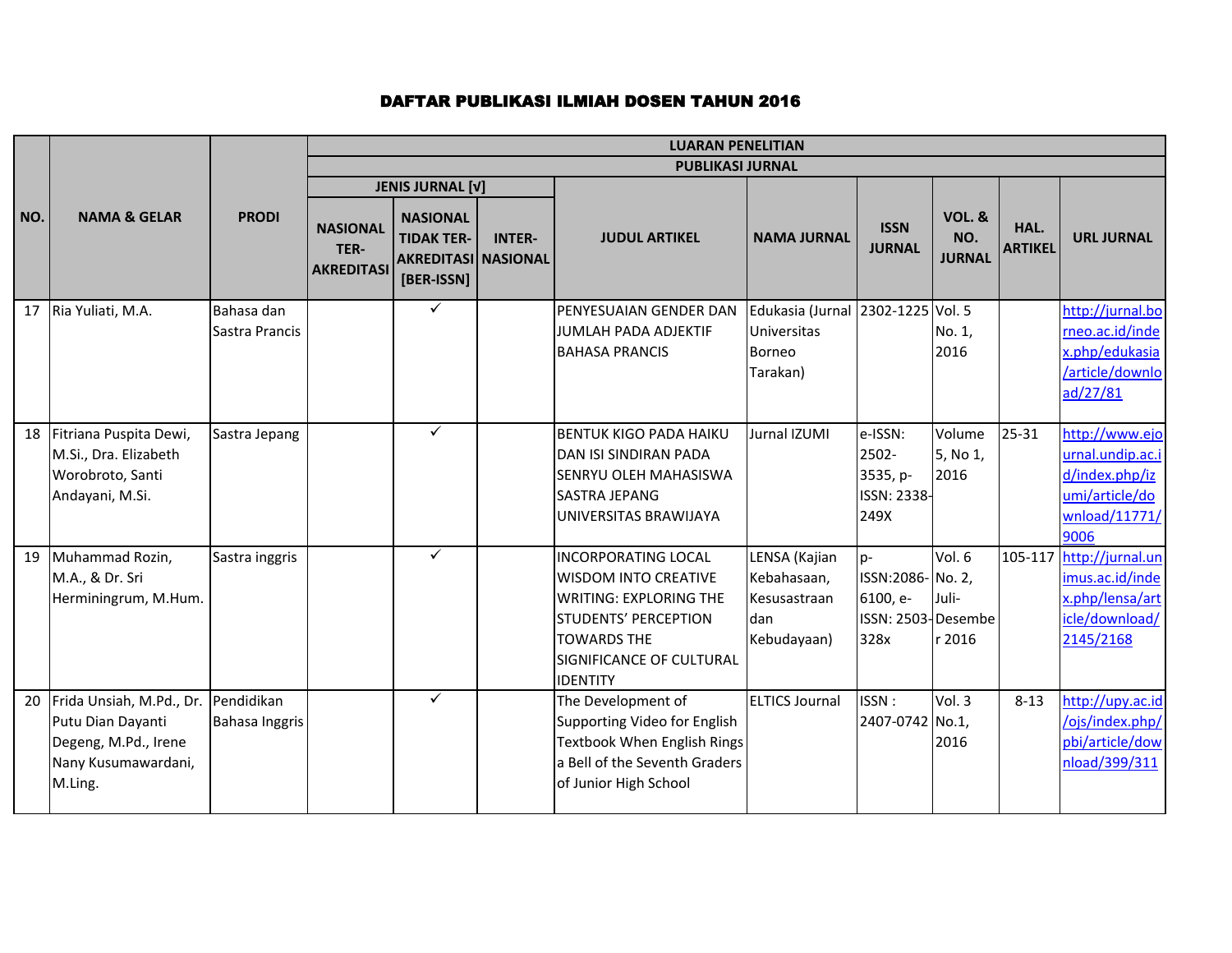|     |                                                                                     |                | <b>LUARAN PENELITIAN</b>  |                                                                 |               |                                                                                                                                                         |                                                                                             |                          |                              |                |                                                                                       |
|-----|-------------------------------------------------------------------------------------|----------------|---------------------------|-----------------------------------------------------------------|---------------|---------------------------------------------------------------------------------------------------------------------------------------------------------|---------------------------------------------------------------------------------------------|--------------------------|------------------------------|----------------|---------------------------------------------------------------------------------------|
|     |                                                                                     |                |                           |                                                                 |               | <b>PUBLIKASI JURNAL</b>                                                                                                                                 |                                                                                             |                          |                              |                |                                                                                       |
| NO. | <b>NAMA &amp; GELAR</b>                                                             | <b>PRODI</b>   | <b>NASIONAL</b>           | <b>JENIS JURNAL [V]</b><br><b>NASIONAL</b><br><b>TIDAK TER-</b> | <b>INTER-</b> | <b>JUDUL ARTIKEL</b>                                                                                                                                    | <b>NAMA JURNAL</b>                                                                          | <b>ISSN</b>              | <b>VOL. &amp;</b><br>NO.     | HAL.           | <b>URL JURNAL</b>                                                                     |
|     |                                                                                     |                | TER-<br><b>AKREDITASI</b> | <b>AKREDITASI NASIONAL</b><br>[BER-ISSN]                        |               |                                                                                                                                                         |                                                                                             | <b>JURNAL</b>            | <b>JURNAL</b>                | <b>ARTIKEL</b> |                                                                                       |
| 21  | Istigomah Wulandari,<br>M.Ed., Iis Nur Rodliyah,<br>M.Ed., Fatimah,<br>M.Appl.Ling. | Sastra Inggris |                           | ✓                                                               |               | <b>Using PRAAT for Analysing</b><br>Segmental Features of<br>Speech Produced by the<br>Students of English Study<br>Program of Universitas<br>Brawijaya | <b>ELTICS Journal</b>                                                                       | ISSN:<br>2407-0742 No.1, | Vol.3<br>2016                | $14 - 25$      | http://upy.ac.id<br>/ojs/index.php/<br>pbi/article/dow<br>nload/401/312               |
| 22  | Arcci Tusita, M.Hum.,<br>Ive Emaliana, M.Pd.,<br>Nurul Laili Nadhifah,<br>M.Hum.    | Sastra Inggris |                           | ✓                                                               |               | The Novice Efl Teachers<br><b>Negotiating Identity</b>                                                                                                  | Jurnal Ilmiah<br>Edukasi & Sosial 2087-4804 No. 2,<br>(Journal of<br>Social &<br>Education) | ISSN:                    | Vol. 7<br>Septemb<br>er 2016 | 129-134        |                                                                                       |
|     | 23 Aris Siswanti, S.S.,<br>M.Pd., Melania Shinta<br>Harendika, M.A.                 | Sastra Inggris |                           | ✓                                                               |               | Woman The Pretty Sex: an<br>Analysis on Marge Piercy's<br>Barbie Doll and What are Big Uournal of<br>Girls Made of?                                     | Jurnal Ilmiah<br>Edukasi & Sosial 2087-4804 No. 2,<br>Social &<br>Education)                | ISSN:                    | Vol. 7<br>Septemb<br>er 2016 | 135-141        |                                                                                       |
| 24  | Eka Marthanty Indah<br>Lestari, M.Si.                                               | Sastra Jepang  |                           | $\checkmark$                                                    |               | PENYAJIAN BUDAYA JEPANG<br><b>DALAM BUKU AJAR</b><br><b>TANOSHII YOMIMONO 55</b>                                                                        | CHI'E: Journal of ISSN:<br>Japanese<br>Learning and<br><b>Teaching</b>                      | 2252-6250 2 (2016)       | Vol 5 No                     | $4 - 15$       | http://journal.u<br>nnes.ac.id/sju/i<br>ndex.php/chie/<br>article/view/13<br>415/7232 |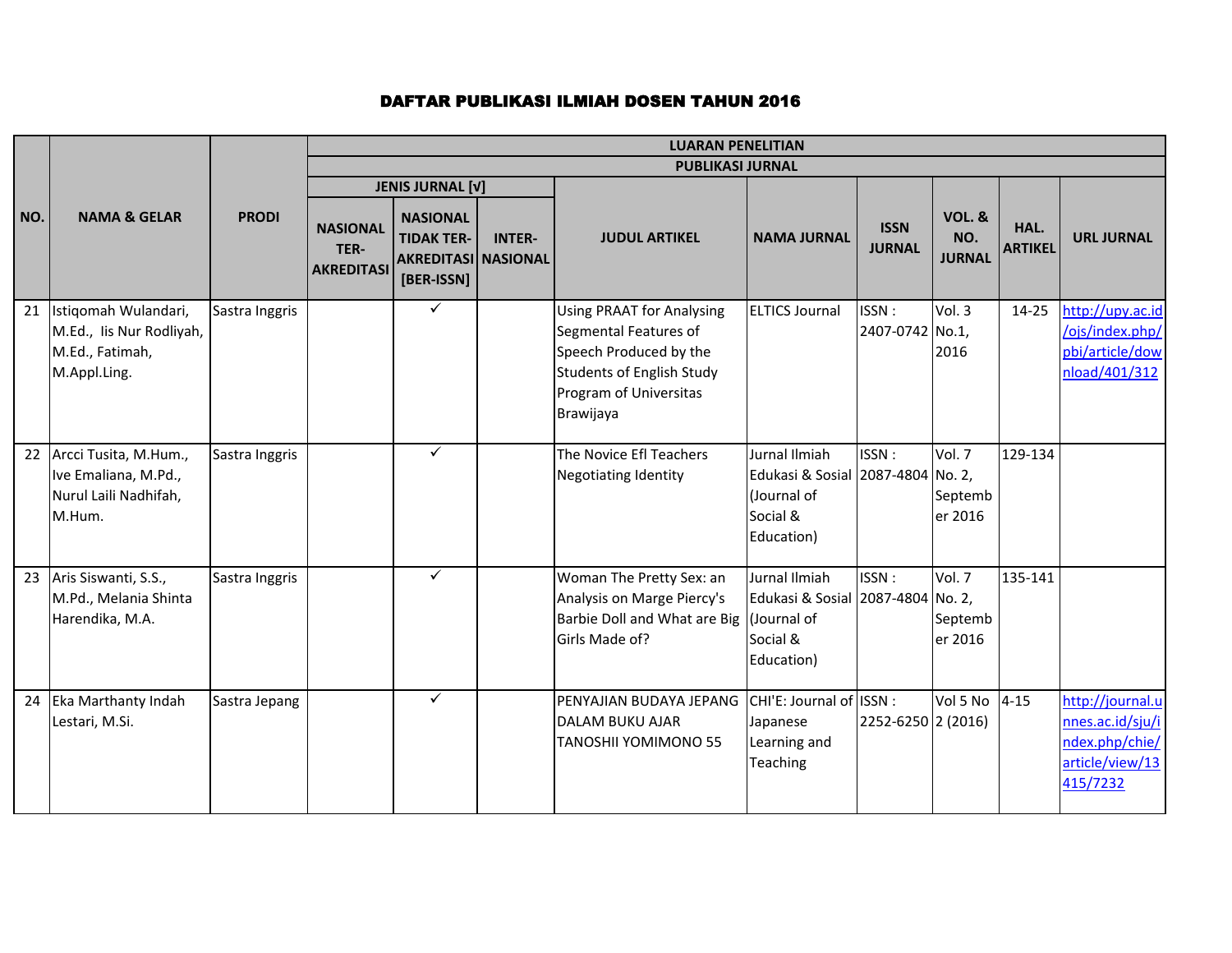|     |                                                                                                   |                                     |                                              | <b>LUARAN PENELITIAN</b>                                                         |               |                                                                                                                               |                                                                                       |                                                    |                                           |                        |                                                                                                  |  |  |  |
|-----|---------------------------------------------------------------------------------------------------|-------------------------------------|----------------------------------------------|----------------------------------------------------------------------------------|---------------|-------------------------------------------------------------------------------------------------------------------------------|---------------------------------------------------------------------------------------|----------------------------------------------------|-------------------------------------------|------------------------|--------------------------------------------------------------------------------------------------|--|--|--|
|     |                                                                                                   |                                     |                                              |                                                                                  |               | <b>PUBLIKASI JURNAL</b>                                                                                                       |                                                                                       |                                                    |                                           |                        |                                                                                                  |  |  |  |
|     |                                                                                                   |                                     |                                              | <b>JENIS JURNAL [V]</b>                                                          |               |                                                                                                                               |                                                                                       |                                                    |                                           |                        |                                                                                                  |  |  |  |
| NO. | <b>NAMA &amp; GELAR</b>                                                                           | <b>PRODI</b>                        | <b>NASIONAL</b><br>TER-<br><b>AKREDITASI</b> | <b>NASIONAL</b><br><b>TIDAK TER-</b><br><b>AKREDITASI NASIONAL</b><br>[BER-ISSN] | <b>INTER-</b> | <b>JUDUL ARTIKEL</b>                                                                                                          | <b>NAMA JURNAL</b>                                                                    | <b>ISSN</b><br><b>JURNAL</b>                       | <b>VOL. &amp;</b><br>NO.<br><b>JURNAL</b> | HAL.<br><b>ARTIKEL</b> | <b>URL JURNAL</b>                                                                                |  |  |  |
| 25  | Ive Emaliana, M.Pd.                                                                               | Pendidikan<br>Bahasa Inggris        |                                              | ✓                                                                                |               | <b>STUDENTS' ACHIEVEMENTS</b><br><b>AND LEARNING STRATEGIES</b><br><b>ACROSS GENDER</b><br><b>DIFFERENCES</b>                 | JEELS (Journal<br>of English<br><b>Education and</b><br>Linguistics<br><b>Studies</b> | p-ISSN:<br>2407-<br>2575, e-<br>ISSN:<br>2503-2194 | Vol 3,<br>No <sub>2</sub><br>(2016)       |                        | 214-239 http://jurnal.st<br>ainkediri.ac.id/i<br>ndex.php/jeels<br>/article/downlo<br>ad/209/174 |  |  |  |
| 26  | Ive Emaliana, Emy<br>Sudarwati, Widya<br>Caterine Perdhani, Ida<br>Puji Lestari, Indah<br>Winarni | Pendidikan<br>Bahasa Inggris        |                                              | ✓                                                                                |               | PELATIHAN PERCAKAPAN<br><b>DALAM BAHASA INGGRIS</b><br>UNTUK PARA PERAWAT DI<br><b>RUMAH SAKIT LAVALETTE</b><br><b>MALANG</b> | Jurnal<br>Pemberdayaan<br>Masyarakat<br>(UNIKAMA)                                     | 2541-1977 Vol.1                                    | No.1<br>(2016)                            | 13-19                  | http://ejournal.<br>unikama.ac.id/i<br>ndex.php/jpm/<br>article/downlo<br>ad/1425/1106           |  |  |  |
| 27  | Ive Emaliana, M.Pd.                                                                               | Pendidikan<br><b>Bahasa Inggris</b> |                                              | $\checkmark$                                                                     |               | <b>HIGH SCHOOL SUCCESSFUL</b><br><b>DEBATERS' SELF REGULATED</b><br>LEARNING STRATEGIES AT<br><b>SMAN 3 MALANG</b>            | <b>JAMBI-ENGLISH</b><br>LANGUAGE<br><b>TEACHING</b>                                   | $e$ -ISSN:<br>2503-3840 No.2                       | Vol.1<br>(2016)                           | 65-77                  | http://online-<br>journal.unja.ac.<br>id/index.php/je<br>It/article/downl<br>oad/3433/2572       |  |  |  |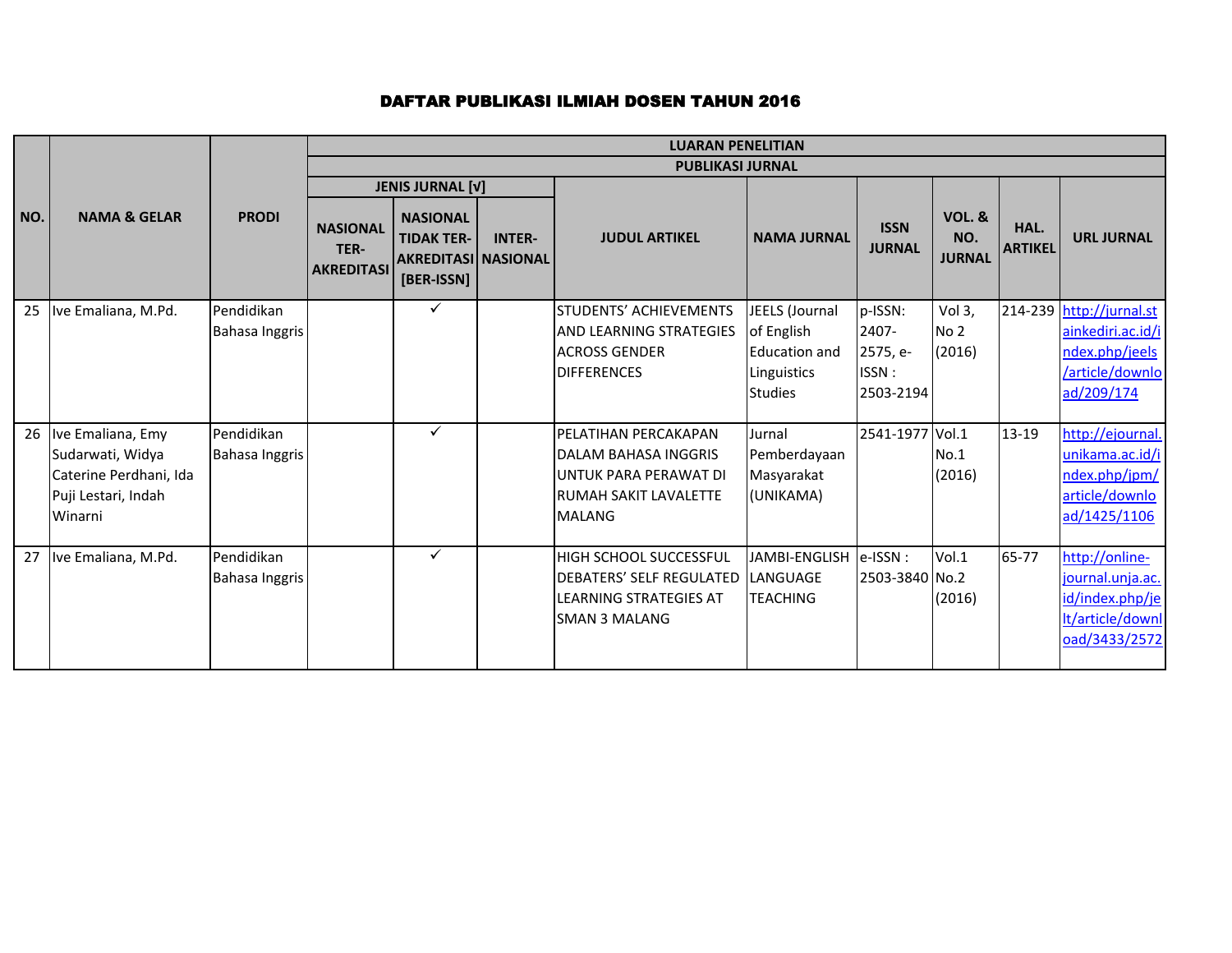|     |                                                                   |                                     | <b>LUARAN PENELITIAN</b>                     |                                                                                  |               |                                                                                                  |                                                                                                                                        |                                                     |                                           |                        |                                                                                |  |  |
|-----|-------------------------------------------------------------------|-------------------------------------|----------------------------------------------|----------------------------------------------------------------------------------|---------------|--------------------------------------------------------------------------------------------------|----------------------------------------------------------------------------------------------------------------------------------------|-----------------------------------------------------|-------------------------------------------|------------------------|--------------------------------------------------------------------------------|--|--|
|     |                                                                   |                                     |                                              |                                                                                  |               | <b>PUBLIKASI JURNAL</b>                                                                          |                                                                                                                                        |                                                     |                                           |                        |                                                                                |  |  |
|     |                                                                   |                                     |                                              | <b>JENIS JURNAL [V]</b>                                                          |               |                                                                                                  |                                                                                                                                        |                                                     |                                           |                        |                                                                                |  |  |
| NO. | <b>NAMA &amp; GELAR</b>                                           | <b>PRODI</b>                        | <b>NASIONAL</b><br>TER-<br><b>AKREDITASI</b> | <b>NASIONAL</b><br><b>TIDAK TER-</b><br><b>AKREDITASI NASIONAL</b><br>[BER-ISSN] | <b>INTER-</b> | <b>JUDUL ARTIKEL</b>                                                                             | <b>NAMA JURNAL</b>                                                                                                                     | <b>ISSN</b><br><b>JURNAL</b>                        | <b>VOL. &amp;</b><br>NO.<br><b>JURNAL</b> | HAL.<br><b>ARTIKEL</b> | <b>URL JURNAL</b>                                                              |  |  |
| 28  | Widya Caterine<br>Perdhani, M.Pd.                                 | Pendidikan<br><b>Bahasa Inggris</b> |                                              | $\checkmark$                                                                     |               | Interlanguage Pragmatic<br>Motivation in EFL Context                                             | <b>Jurnal IJELTAL</b><br>(Indonesian<br>Journal of<br>English<br>Language<br>Teaching and<br>Applied<br>Linguistics) IAIN<br>Samarinda | e-ISSN:<br>2527-<br>8746: p-<br>ISSN: 2527-<br>6492 | Vol.1,<br>No.1                            | 75-85                  | http://www.ijel<br>tal.org/index.p<br>hp/ijeltal/articl<br>e/download/8/<br>11 |  |  |
| 29  | Widya Caterine<br>Perdhani, M.Pd.                                 | Pendidikan<br><b>Bahasa Inggris</b> |                                              | $\checkmark$                                                                     |               | Rhetoric as the Counterpart<br>of Pragmatic: Inferring<br>Implicatures and Classical<br>Rhetoric | Jurnal Didascein ISSN: 2477-Vol. 2,<br><b>Bahasa UTP</b><br>Palembang                                                                  | 1910                                                | No.1                                      | 13                     |                                                                                |  |  |
| 30  | Ismarita Ida Rahmiati,<br>Hajar Anisa, Widya<br>Caterine Perdhani | Pendidikan<br><b>Bahasa Inggris</b> |                                              | $\checkmark$                                                                     |               | Pengajaran Bahasa Inggris<br>dengan Menggunakan<br>Metode Flash Card pada<br>Anak Usia Dini      | Jurnal Didascein ISSN: 2477-<br><b>Bahasa</b>                                                                                          | 1910                                                |                                           |                        |                                                                                |  |  |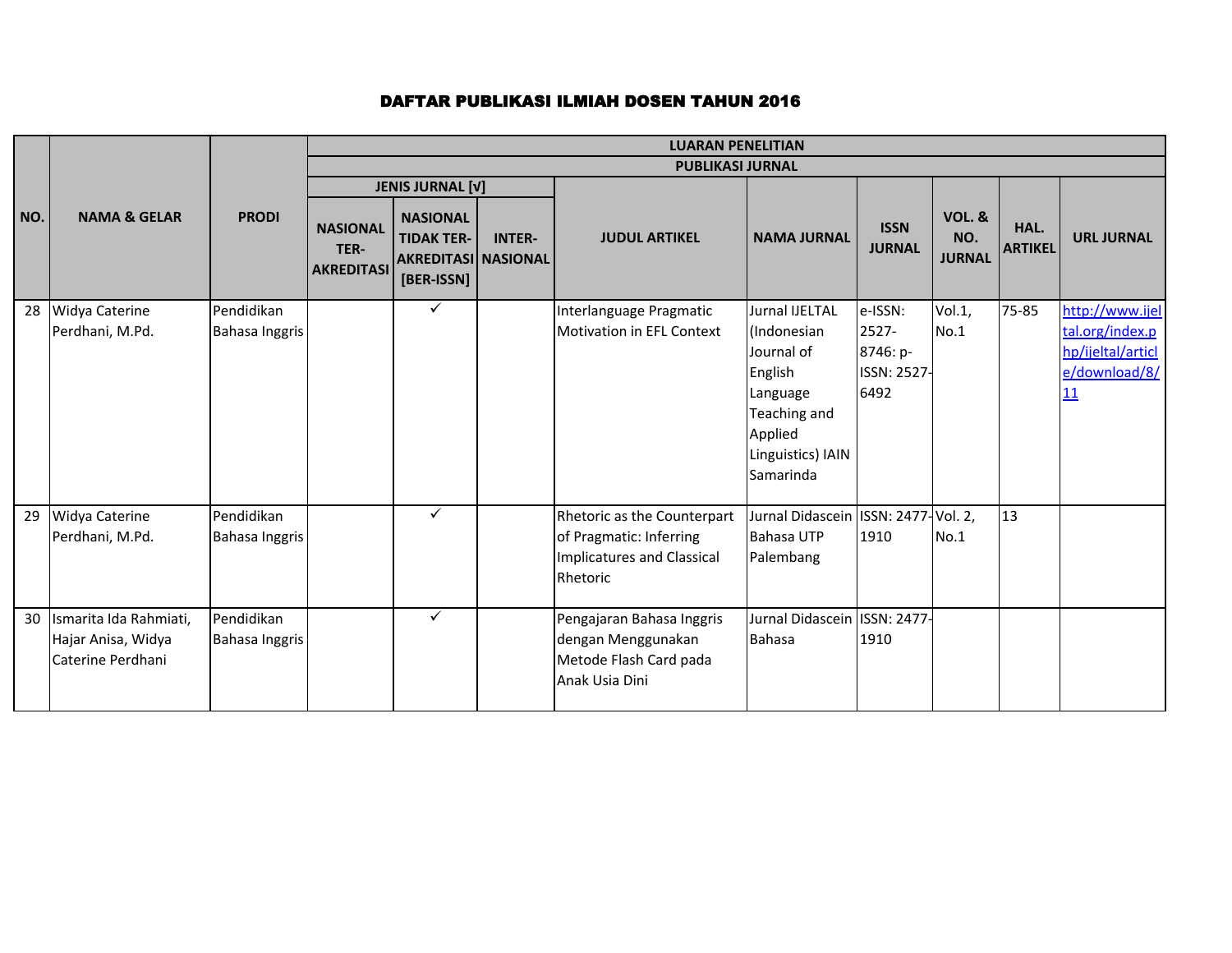|     |                              |                | <b>LUARAN PENELITIAN</b>                     |                                                                                  |               |                                      |                    |                              |                                           |                        |                                    |
|-----|------------------------------|----------------|----------------------------------------------|----------------------------------------------------------------------------------|---------------|--------------------------------------|--------------------|------------------------------|-------------------------------------------|------------------------|------------------------------------|
|     |                              |                |                                              |                                                                                  |               | <b>PUBLIKASI JURNAL</b>              |                    |                              |                                           |                        |                                    |
|     |                              |                |                                              | <b>JENIS JURNAL [V]</b>                                                          |               |                                      |                    |                              |                                           |                        |                                    |
| NO. | <b>NAMA &amp; GELAR</b>      | <b>PRODI</b>   | <b>NASIONAL</b><br>TER-<br><b>AKREDITASI</b> | <b>NASIONAL</b><br><b>TIDAK TER-</b><br><b>AKREDITASI NASIONAL</b><br>[BER-ISSN] | <b>INTER-</b> | <b>JUDUL ARTIKEL</b>                 | <b>NAMA JURNAL</b> | <b>ISSN</b><br><b>JURNAL</b> | <b>VOL. &amp;</b><br>NO.<br><b>JURNAL</b> | HAL.<br><b>ARTIKEL</b> | <b>URL JURNAL</b>                  |
| 31  | Dr. Sony Sukmawan,           | Pendidikan     |                                              |                                                                                  | $\checkmark$  | EFL Indonesian Students'             | Arab World         | ISSN: 2229-Volume            |                                           | $365 -$                | https://papers.                    |
|     | M.Pd.                        | Bahasa dan     |                                              |                                                                                  |               | Attitude toward Writing in           | English Journal    | 9327                         | 7,                                        | 378                    | ssrn.com/sol3/                     |
|     |                              | Sastra         |                                              |                                                                                  |               | English                              | (AWEJ)             |                              | Number                                    |                        | Delivery.cfm/S                     |
|     |                              | Indonesia      |                                              |                                                                                  |               |                                      | International      |                              | Ι4,                                       |                        | <b>SRN ID289863</b>                |
|     |                              |                |                                              |                                                                                  |               |                                      | Peer Journal       |                              | Decembe                                   |                        | 6 code254859                       |
|     |                              |                |                                              |                                                                                  |               |                                      |                    |                              | r 2016                                    |                        | 4.pdf?abstracti                    |
|     |                              |                |                                              |                                                                                  |               |                                      |                    |                              |                                           |                        | d=2898636&mi                       |
|     |                              |                |                                              |                                                                                  |               |                                      |                    |                              |                                           |                        | $rid=1$                            |
| 32  | Yusri Fajar, M.A.            | Sastra Inggris | $\checkmark$                                 |                                                                                  |               | KUASA ORIENTALIS BELANDA ATAVISME    |                    | ISSN: 1410-Vol. 19,          |                                           |                        | 251-26 http://atavisme             |
|     |                              |                |                                              |                                                                                  |               | ATAS NASKAHNASKAH KUNO Jurnal Ilmiah |                    | 900X (prin No. 2,            |                                           | $\overline{2}$         | web.id/index.p                     |
|     |                              |                |                                              |                                                                                  |               | <b>INDONESIA DALAM CERPEN</b>        | Kajian Sastra      | t)ISSN: 250 Edisi            |                                           |                        | hp/atavisme/ar                     |
|     |                              |                |                                              |                                                                                  |               | "DI JANTUNG BATAVIA"                 |                    | $3-$                         | Desembe                                   |                        | ticle/download                     |
|     |                              |                |                                              |                                                                                  |               | KARYA INDAH DARMASTUTI               |                    | 5215 (onli   r, 2016         |                                           |                        | /253/SE4                           |
|     |                              |                |                                              |                                                                                  |               |                                      |                    | $ ne\rangle$                 |                                           |                        |                                    |
| 33  | <b>Hipolitus Kristoforus</b> |                |                                              | $\checkmark$                                                                     |               | Kudus and Its Sweet Soya             | <b>IJLEG</b>       | E-ISSN:                      |                                           |                        | Vol.2 No. 193-199 http://ijleg.ub. |
|     | Kewuel, Efrizal Efrizal,     |                |                                              |                                                                                  |               | Sauces Stories in Mediating          | (International     | 2477-1929 2,                 |                                           |                        | ac.id/index.php                    |
|     | M. Andhy Nurmansyah,         |                |                                              |                                                                                  |               | Multiculturalism Learning            | Journal of Social  |                              | Oktober                                   |                        | /ijleg/article/do                  |
|     | Ismatul Khasanah, Ary        |                |                                              |                                                                                  |               |                                      | and Local          |                              | 2016                                      |                        | wnload/55/77                       |
|     | Budiyanto                    |                |                                              |                                                                                  |               |                                      | Economic           |                              |                                           |                        |                                    |
|     |                              |                |                                              |                                                                                  |               |                                      | Governance)        |                              |                                           |                        |                                    |
|     |                              |                |                                              |                                                                                  |               |                                      |                    |                              |                                           |                        |                                    |